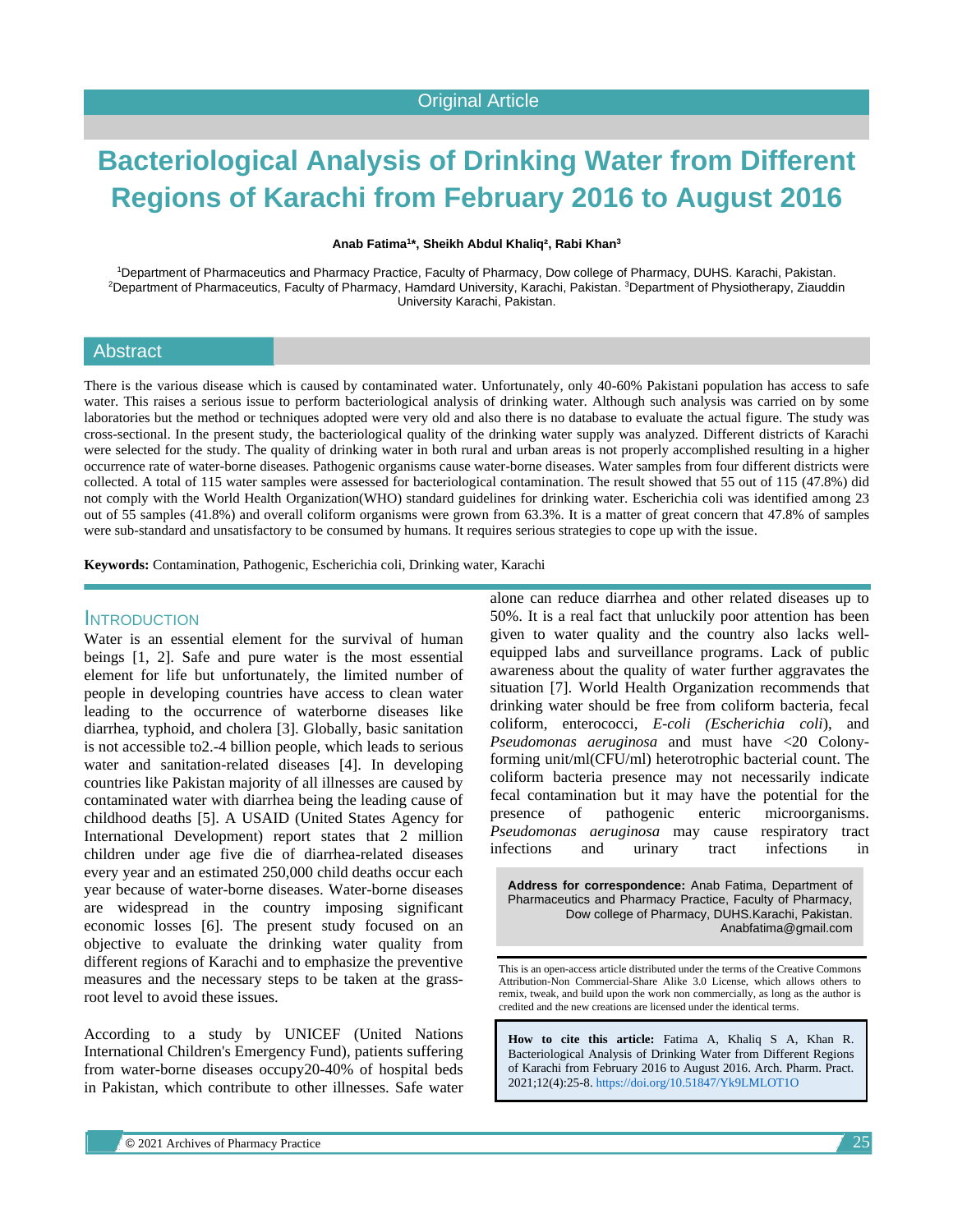immunocompromised patients as illustrated [8].

Kosek M in 2003 studied that the elementary source of providing water is groundwater supply in the majority of the cities of Pakistan [9]. It contains various pathogens which include many protozoan agents, bacterial, and viral, which causes 2.5 million deaths from the endemic diarrheal disease each year. The most popular method for disinfecting drinking water in the sanitation system and at the treatment plant is Chlorination [10].

Water supply in Pakistan is managed through either piped networks or hand pumps. According to Global Water Partnership, Draft South Asia - Water Vision 2025, Country Report – Pakistan 2000 an estimated30% of all diseases and 40% of all deaths are because of poor water quality in Pakistan. The Draft South Asia–water vision 2025, Country Report, Pakistan [11] published in 2000 showed that among Children and infants diarrhea, a waterborne disease considered as the main cause of death, on the other hand, every fifth citizen become the victim of disease and illness, which are caused by the polluted water [6]. One of the reasons for this scenario as illustrated by Aziz J.A. 2002 that toxic chemicals discharged from industries and urban communities without any treatment into water bodies depreciate the quality of water and develop adverse effects on human beings [12]. Unfortunately, not a lot of attention was paid to issues of drinking-water quality and the priority focuses on the agencies for water supply become quantity rather than quality. Very little importance is being given to monitoring drinking-water quality and surveillance in the country. The other contributing factors that further aggravate the scenario are fragile institutional arrangements, being short of well-equipped laboratories, and the lack of a legal framework for the issues of drinking-water quality. Despite these, warily there is a lack of public awareness regarding the issue of water quality [13]. As a result, cities that were majorly affected by outbreaks of waterborne epidemics in 2006 were Karachi, Lahore, Faisalabad, and Peshawar and the provision of sanitation rises from 38% to 54% between 1990-2002 [14].

#### *Aim of the Study*

The current study was done intending to assess the quality of drinking water from different regions of Karachi for bacterial contamination from February 2016 to August 2016 and to emphasize the preventive measures and the necessary steps to be taken at the grass-root level.

# MATERIALS AND METHODS

#### *Collection of Samples*

115 water samples were collected from different districts of Karachi. The main source of water suppliers is the Hub water supply system of KWSB (Karachi water and sewerage board). From February to August 2016 samples were collected randomly and immediately transported to the laboratory and processed within two hours.

#### *Processing of Sample*

According to WHO (World Health Organization) and Pakistan Standard procedure, the collected samples of water were analyzed for the following parameters [15]:

Physical appearance: Physical Appearance of all water samples were analyzed either clear or being contaminated.

Determination of pH and Turbidity: Both these parameters are tested to check the quality of disinfection in the water sample. According to WHO guidelines the pH must be less than 8.5 and turbidity must be less than 0.5 NTU [16] (Nephelometric Turbidity Units).

Determination of Hardness and Total Dissolved Solids (TDS, Total dissolved salt): As it is necessary to balance the hardness and TDS as too much hardness result in high consumption of soap in household chores while high TDS has an impact on the taste of water. Therefore, we check these chemical parameters [16].

#### *Bacteriological Analysis*

- 1. Total Viable Count: A sample of 10 µl water spread on MacConkey agar medium(Sigma) with sterile spreader and incubated at 37ºC and 22ºC for 24 hours and colonies were counted after completion of the incubation period.
- 2. Identification of Coliform Bacteria: The membrane filtration technique was used to isolate coliform bacteria. Samples of drinking water were filtered through a 0.45 µm pore size Millipore membrane filter which is then placed on CHROM agar surface and incubated at 37ºC for 18 to 24 hours (Thermofisher™). Then diagnostic tests like TSI (Triple sugar Iron), Citrate test were performed to get the differential results for the presence of coliform bacteria by the formation of acid or gas.
- 3. Identification of *Escherichia coli (E-coli)*: The purplecolored colonies of *E.Coli* were sub-cultured on MacConkey agar medium and identified based on Gram staining and biochemical profile. They were found oxidase negative, indole positive and betaglucuronidase, and lactose fermenting.

## RESULTS AND DISCUSSION

Karachi is considered a highly populated and urbanized city of Pakistan where water is supplied through primarily groundwater supply which makes it essential to analyze the quality of drinking water. In the present study, we take samples of drinking water from different localities of Karachi as mentioned in **Table 1** to check their compliance with the standard guidelines **(Table 2)**.

| Table 1. Districts of Karachi and areas of sampling. |           |                       |  |
|------------------------------------------------------|-----------|-----------------------|--|
| <b>Districts</b>                                     | Location  | <b>No. of Samples</b> |  |
| Central                                              | Nazimahad | 32                    |  |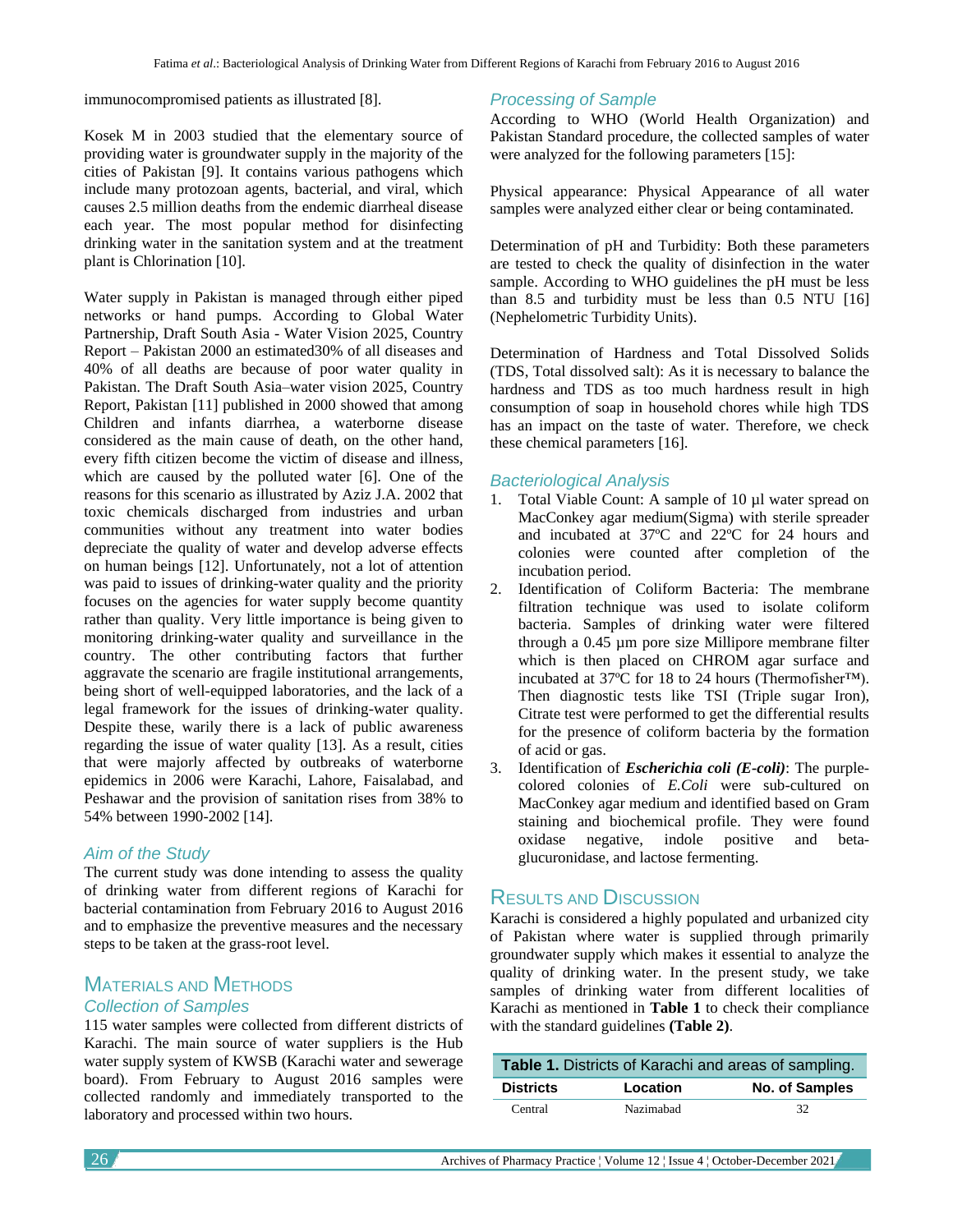Fatima *et al*.: Bacteriological Analysis of Drinking Water from Different Regions of Karachi from February 2016 to August 2016

| East    | Gulshan-e- Iqbal, Ferozabad | 27 |
|---------|-----------------------------|----|
| West    | Orangi Town                 | 13 |
| South   | Garden                      | 12 |
| Malir   | Bin Oasim                   | 15 |
| Korangi | Landhi                      | 16 |

### **Table 2.** Standards for Quality Drinking Water in Pakistan concerning WHO guidelines, 2004.

| <b>Properties /Parameters</b>                                                                                           | Who Guidelines                                                                                                                                                                                         |
|-------------------------------------------------------------------------------------------------------------------------|--------------------------------------------------------------------------------------------------------------------------------------------------------------------------------------------------------|
| <b>Bacterial:</b>                                                                                                       |                                                                                                                                                                                                        |
| All water intended for drinking<br>(e.Coli or Thermotolerant<br>Coliform bacteria)                                      | Must not be detectable in any 100<br>ml sample                                                                                                                                                         |
| Treated water entering the<br>distribution system (E.Coli or<br>thermotolerant coliform and total<br>coliform bacteria) | Must not be detectable in any 100<br>ml sample                                                                                                                                                         |
| Treated water in the distribution<br>system (E.coli or thermotolerant<br>coliform and total coliform<br>bacteria)       | Must not be detectable in any 100<br>ml sample In case of large<br>supplies, where sufficient samples<br>are examined, must not be present<br>in 95% of the samples taken<br>throughout any 12 months. |
| <b>Physical &amp; Chemical:</b>                                                                                         |                                                                                                                                                                                                        |
| Colour                                                                                                                  | $\leq$ 15 TCU                                                                                                                                                                                          |
| Taste                                                                                                                   | Non-objectionable/Accept able                                                                                                                                                                          |

 $pH = 6.5 - 8.5$ We collected 115 samples and alarmingly 55 out of 115 (47.8%) did not comply with the WHO standard guidelines for drinking water and this aspect could not be ignored. At 37ºC TVPC (Total viable plate count) is higher than the normal recommended range i.e.<20 CFU/ml. One set is incubated at 22ºC for 24 hours and another set is incubated at 37ºC for 24 hours. The presence of heterogenic bacteria indicated the pollution of water. Polluted water is responsible for various water-borne diseases in the country. Actual data of these diseases could not quantify due to a lack of regular record maintenance both at the local and national levels. According to Draft South Asia–water vision 2025, Country Report, of Pakistan 2002 most prevalent water-borne diseases in Pakistan include cholera, typhoid, hepatitis, and dysentery with rare cases of methemoglobinaemia, dental fluorosis, and skin problems [17].

Odour Non-objectionable/Accept able

Turbidity  $\cdot$  0.5 NTU

Total hardness as CaCO3 ---

Among 55 non-complied samples, 10 samples showed higher TVPC only, 20 samples showed TVPC related to *Pseudomonas aeruginosa* and the remaining 15 showed TVPC associated coliform, *E-coli,* and *Pseudomonas aeruginosa* **(Figure 1)**.